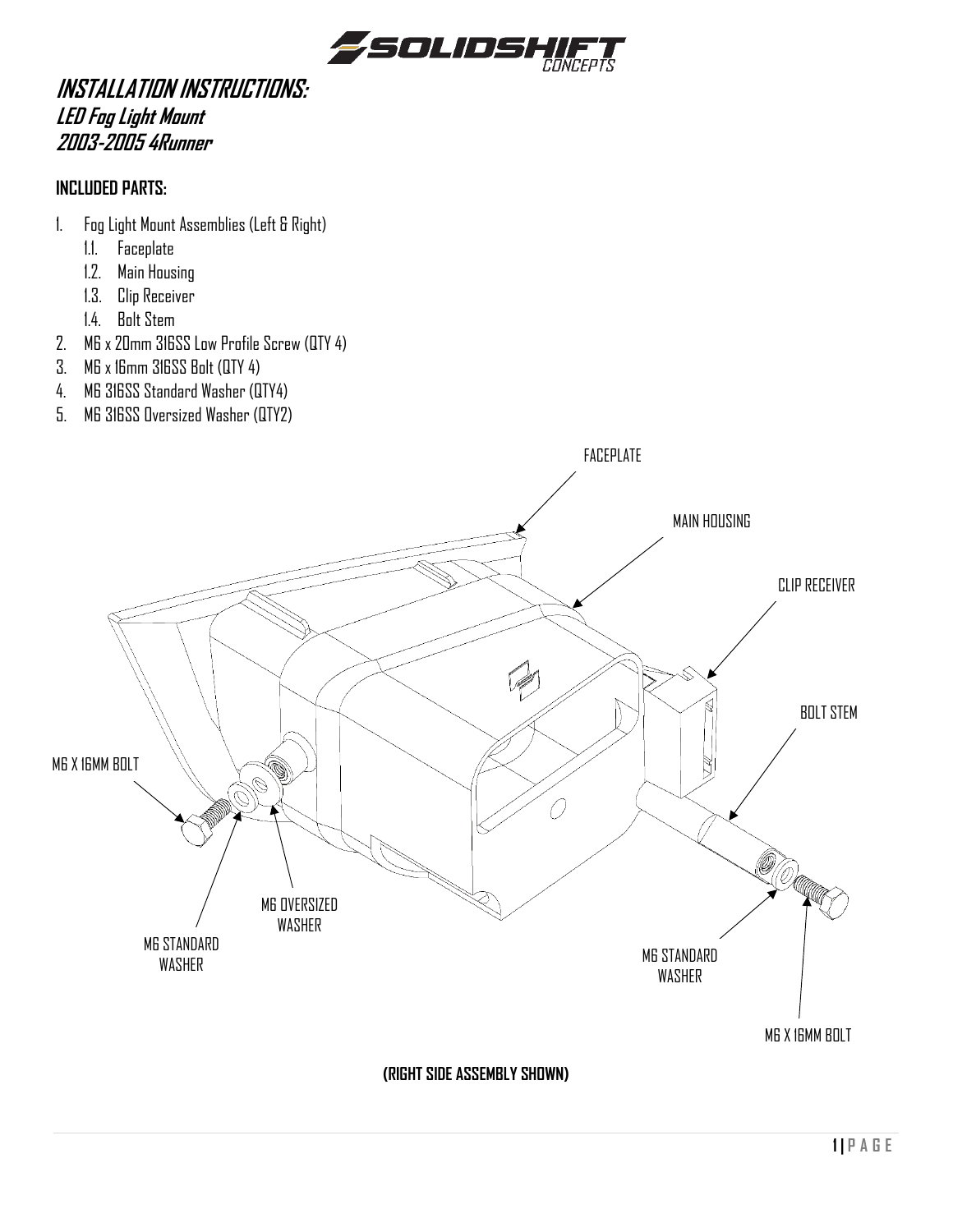

## **PREPARATION AND INSTALLATION:**

- 1. Remove the factory fog light from front bumper
	- 1.1. Use a 10mm socket to remove the 3 screws holding in the factory fog light and turn signal assembly (you will need to retain at least one of these screws per side to re-install the turn signal)
	- 1.2. Unclip the turn signal housing from the fog light housing
	- 1.3. Unplug the factory fog light assembly
- 2. Prepare the LED fog light mount
	- 2.1. Paint all external surfaces of the faceplate and main housing with your preferred spray paint color/finish **NOTE: Fog light mount surfaces exposed to sunlight must be painted or otherwise coated to protect against UV degradation**
	- 2.2. Ensure that the FACEPLATE, CLIP RECEIVER, and BOLT STEM are all securely clipped to the MAIN HOUSING
- 3. Install the LED pod into the fog light mount
	- 3.1. Attach the LED pod's mounting bracket to the LED pod in the orientation shown below, replacing the original M6 bracket screws with the included M6 X 20MM LOW PROFILE SCREWS (the original lock nuts are still used)



- 3.2. Route the LED pod cable through the cutout in the bottom corner of the fog light mount
- 3.3. Using the mounting hardware that came with the LED pod, firmly attach the pod to the thru-hole in the back of the MAIN HOUSING. Don't overtighten. Check that the pod is square and level within the fog light mount **NOTE: The thru-hole in the back of the MAIN HOUSING will need to be opened up with a 1/2" drill bit to accommodate the hardware included with Baja Designs Squadron LED pods**
- 4. Install the LED fog light mount into front bumper
	- 4.1. Clip the turn signal housing to the CLIP RECEIVER on the fog light mount
	- 4.2. Place the fog light mount and turn signal assembly in the bumper and verify proper fit (check alignment of the mounting locations)
	- 4.3. Prior to final installation, permanently bond the FACEPLATE to the MAIN HOUSING using epoxy or similar adhesive **NOTE: Failure to permanently bond the FACEPLATE to the MAIN HOUSING may result in a lost FACEPLATE**
	- 4.4. Bolt the fog light mount to the bumper using the hardware shown in the diagram on PAGE 1
	- 4.5. Bolt the turn signal housing to the bumper using one of the original screws
- 5. Wire the LED pod to your preferred switchable circuit, and verify that the turn signals function properly.